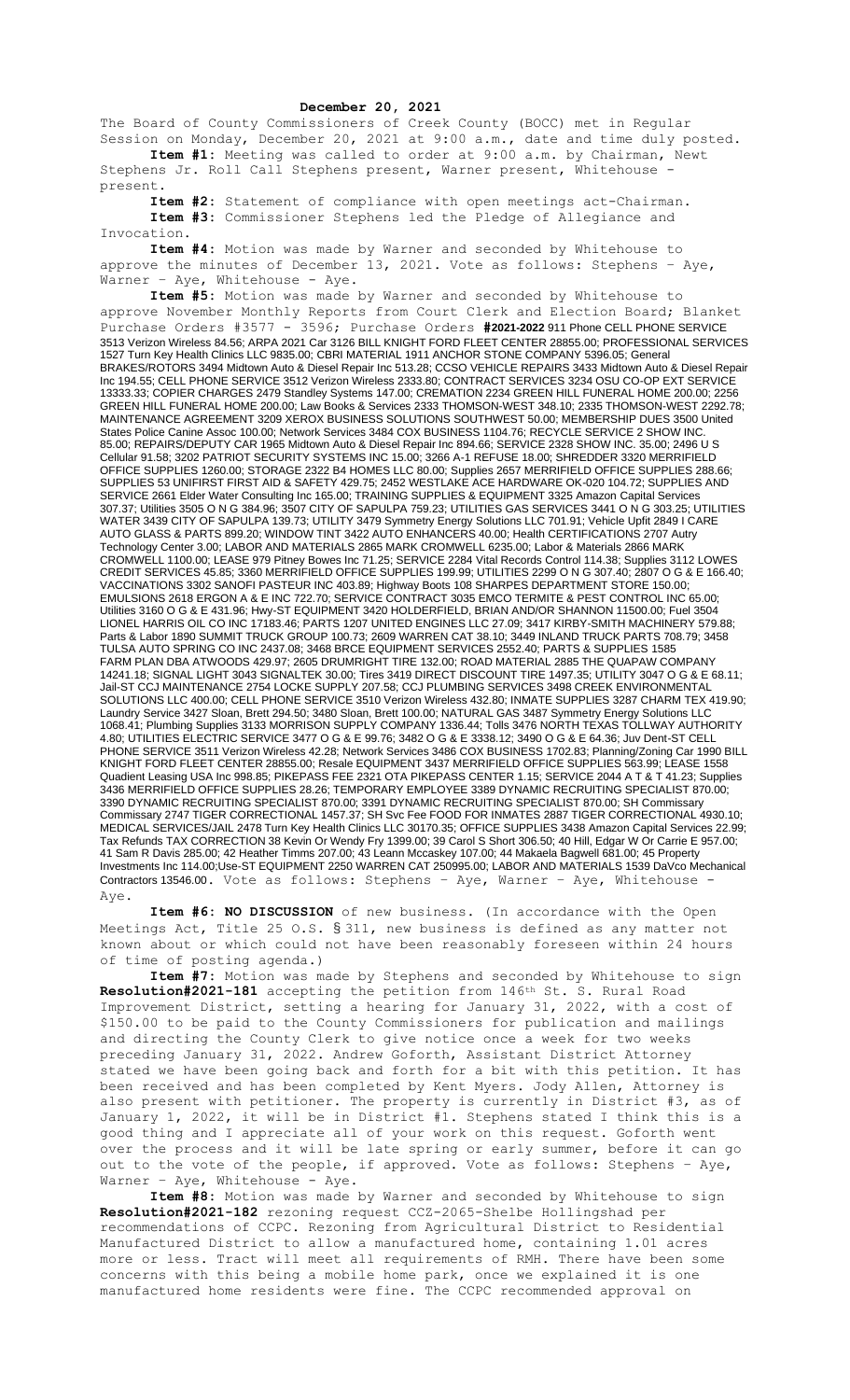$12/14/21$ , along with the Planning Office. Property located at 17678 W. 151st St. S. Sapulpa, OK.-Wendy Murray, Planner. Vote as follows: Stephens – Aye, Warner - Aye, Whitehouse - Aye.

**Item #9:** Motion was made by Whitehouse and seconded by Warner to sign **Resolution#2021-183** denying rezoning request CCZ-2064-Dewey Davison per recommendations of CCPC. This would be rezoning from Light Residential to Agricultural District to allow agricultural use. Tract contains 2.5 acres more or less and would meet the minimum requirements for agricultural. Property is surrounded by light residential and we have received call with concerns of what agricultural use will be taking place on property. The CCPC denied request on 12/14/21. Paula Davison spoke to the Board about their request, I would like to clear up what has transpired on our request. We have our marijuana grow license and would be utilizing the property to see if our invention would grown marijuana, we have used this on vegetables and other plants and had success. We would like to prove that the device would to help with growing of medical marijuana, along with helping save water, this is an economical use product and is being used oversees, with great success. We know we must follow the law on the grown and will do so, we would also like to have a building to maintain our appliances and build containers and a second building for a studio for our son, along with an office. When we purchased the home, we were told that the previous owner had boarded horses, so we thought we were agricultural. The Board stated what you have stated today is more toward commercial use and not agricultural use. The Board asked if anyone would like to speak for or against this. Sharon DeShazo spoke to the Board, our neighborhood has 30 to 35 residents, I have an issue with possible exposure for our children that live in the area. I believe there are places for this kind of use, but just not in our neighborhood. Whitehouse stated that a variance could be issued for animals and would stay light residential moving forward, there needs to be a balance throughout the neighborhood. There was discussion from Stephens of the restrictions light residential has, with one change that effects everyone, not just that person. They purchased the property knowing the restrictions, we have to keep that in mind. Warner stated one concern in the Planning meeting was if the property was rezoned Ag, in the middle of the neighborhood and they left. What does this do when a new owner purchases property, it could expand use. This is a business and not necessarily a hobby at this point. Vote as follows: Stephens – Aye, Warner – Aye, Whitehouse - Aye.

**Item #10:** Motion was made by Stephens and seconded by Whitehouse to allow a wreath laying ceremony at the Creek County Law Enforcement Memorial to be held on Monday, December 20, 2021, at 5:30 p.m. at the Creek County Courthouse Complex in Sapulpa. Bret Bowling, Sheriff stated this is our third annual ceremony, it aligns with wreaths across America. The state held theirs Saturday. I am proud to support this. The ceremony is tonight with House of Representative Kyle Hilbert speaking. Vote as follows: Stephens – Aye, Warner - Aye, Whitehouse - Aye.

**Item #11: DISCUSSION ONLY/NO ACTION** update on Stormwater-Matt Ryan, INCOG. Ryan stated I oversee the organized areas in red. Our stormwater permit was just renewed in August and we are required to prepare a new stormwater plan, by April 2022. I will start working on that in January. The biggest change is there are now three categories for cities, towns and counties being large, medium and small with different requirements. Creek County falls within the small category and Sapulpa falls within the medium. Everything is moving along well; the new plan will not be much different except for a few changes made. Johnny Brock and Ryan discussed Kiefer being considered in one of the largest groups, along with Tulsa and OKC. Ryan stated I believe there has been an error with that information. INCOG has been trying to get Kiefer not to participate over the years.

**Item #12:** Motion was made by Stephens and seconded by Whitehouse to approve electrical upgrades in the Main Arena at the Fairgrounds per recommendations of the Fair Board to Tyco Electric for 9,235.61, as per Title 61 O.S. § 101 – 138. Tina Trout spoke to the Board we had five companies come do a walk through, we only received to quotes back from Tyco Electric and Anisty Electric Inc. We worked with Glen Musser on this project, as well. The Fair Board met on 12/9/21 and recommended Tyco Electric. Stephens asked that the other three bidders' information be turned into Jana with NO Bid written on documentation. Trout stated I have attached the Fair Board minutes, as well. Vote as follows: Stephens – Aye, Warner – Aye, Whitehouse - Aye.

**Item #13:** Motion was made by Warner and seconded by Whitehouse to award **Bid#22-2 Roof Replacement at the Creek County Justice Center for the Creek County Public Facility Authority** per recommendations of Creek County Public Facilities Authority and Glen Musser to Alva Roofing Company for \$717,875.00. Musser stated this vendor is the second lowest bidder, the lowest bidder bid a T-PO system, which is the incorrect roof. Jana Thomas, Purchasing Agent stated that Ground Zero is also in bad standing with the State of Oklahoma. The Board discussed items that need to be within the contract, completion date, price increase clause, penalty if not completed within the 180 days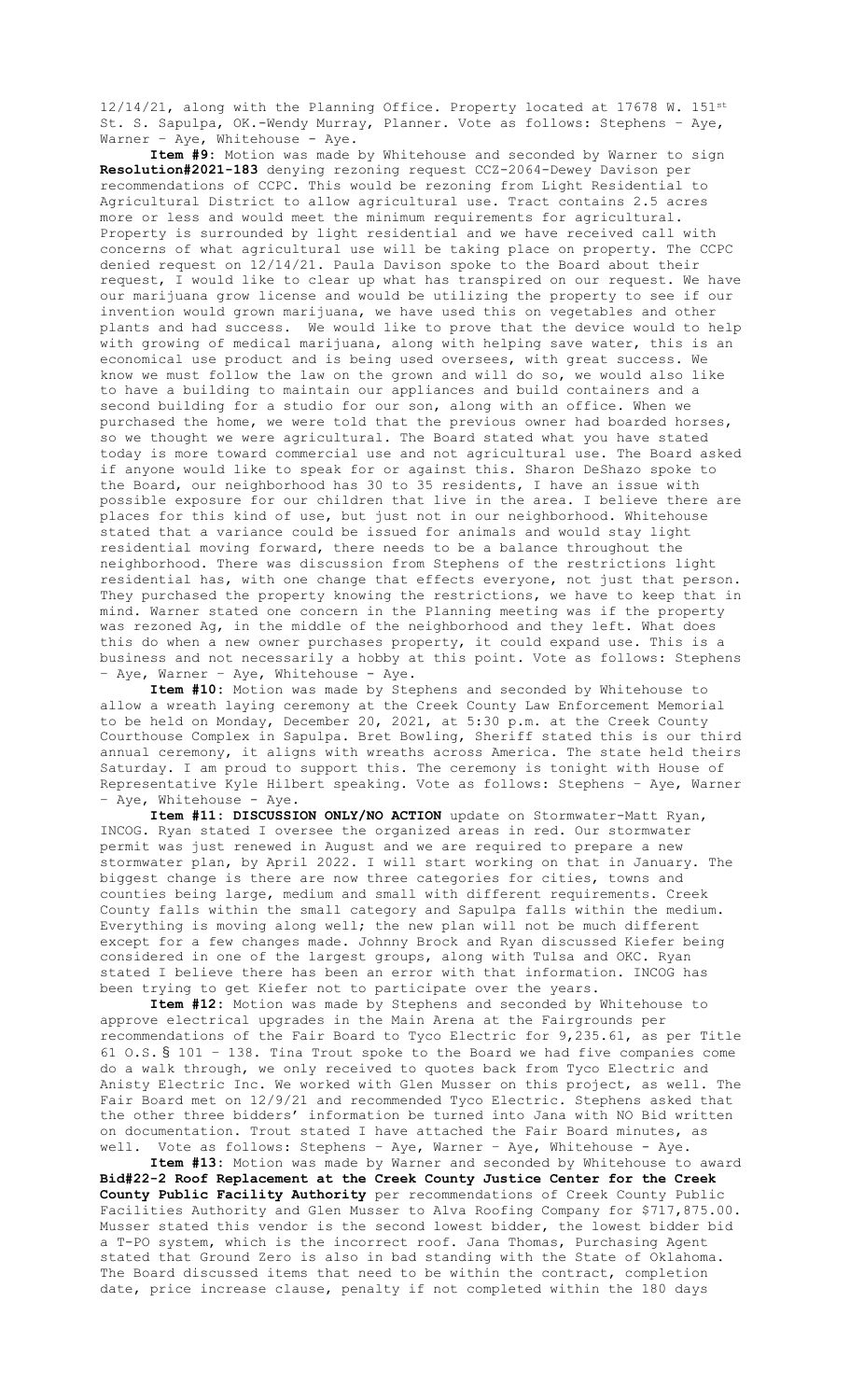stated. Goforth stated we have a 15% statutory contingency and any change orders would come before the Board to approve. Vote as follows: Stephens – Aye, Warner - Aye, Whitehouse - Aye.

**Item #14:** Motion was made by Warner and seconded by Whitehouse to sign **Resolution#2021-184** surplussing a Reconyx Hyperfire Cellular Trail Camera INV#1316 Serial #H2RXGN05065257, 2017 Dodge Charger INV#0833, 17-833 VIN#2C3CDXKT5HH624048, Federal Signal Light Bar INV#01019 Serial #40974 and thirty-eight computer monitors and televisions with list attached and **Resolution#2021-184A** disposing of the same recycle computer monitor and televisions, Trail Camera stolen and 2017 Dodge Charger salvaged to ACCO. Vote as follows: Stephens – Aye, Warner – Aye, Whitehouse - Aye.

**Item #15:** Motion was made by Warner and seconded by Whitehouse for the Allocation of Beverage Tax to be distributed as follows Bristow \$4,207.19; Depew \$475.18; Drumright \$2,902.27; Kellyville \$1,147.75; Kiefer \$1,681.42; Lawrence Creek \$149.87; Mannford \$3,070.41; Mounds \$1,166.02; Oilton \$1,012.50; Sapulpa \$20,505.95; Shamrock \$102.35; Slick \$131.59. Vote as follows: Stephens – Aye, Warner – Aye, Whitehouse - Aye.

**Item #16:** Motion was made by Warner and seconded by Whitehouse to sign **Resolution#2021-185** directing the Creek County Treasurer to credit the Creek County General Government Maintenance and Operations Fund 001-1-200-2005/R2 with funds from the Creek County Court Clerk's Office fund for reimbursement of utility payments, in the amount of \$195.01, as per 62 O.S. § 335, and procedures implemented by the State Auditor's Office. Vote as follows: Stephens – Aye, Warner – Aye, Whitehouse - Aye.

**Item #17:** Discussion and possible action regarding the American Recovery Plan 2021 funds directed to Creek County by the federal government. The Board has two bullet items to review this week. Andrew Goforth stated before we get into the bullet point, the workgroup has discussed adjusting the deadline for the applications to be moved from February 1, 2022 to March 1, 2022 to allow more time for entities to tie up loose ends and gather data requested. Motion was made by Stephens and seconded by Whitehouse to move the application deadline from February 1, 2022 to March 01, 2022 for the eight entities submitted on water/sewer project. Vote as follows: Stephens – Aye, Warner – Aye, Whitehouse - Aye. **(#1)** Motion was made by Warner and seconded by Whitehouse to approve the use of ARPA Capital Outlay Funds for the Creek County Sheriff's Office to purchase a mobile command center, capable of performing as a PSAP, temporary Sheriff's Office, Emergency Management Center or strategic management site for public safety incidents or disasters for \$563,629.00 to be taken where needed. Project number 1566-6.1-0400-4110. Stephens spoke to the Board about what an eye opener Tennessee has been on us, we have had one of the biggest wildfires, snow storms and search and rescue events. Memorial Day could have been a bit different. We have been through a couple of disasters without the proper pieces of equipment, we have gotten 800 radios, water tanks and some things we were lacking. I think this is something the Board needs to really look at and consider. We have had to use the old command center and the States, along with OHP's. We need this for disaster, we don't ever want to have to use it, but when we need it, we need it. Warner stated point well taken, is there another category that this request could come out of instead of the general revenue. Goforth stated he and Thomas has researched it and no there is not another category other than general revenue. I would like to caution the Board and Departments, we really don't have a solid number on revenue replacement, I think this is much needed, I would just like to way the risks of any other use from this category, until we really know our risks. Covey Murray, Emergency Management spoke about a recent State Emergency Management meeting and they are telling everyone to be self-sufficient for at least 72 hours, before they can be on the scene. There was discussion of the Health Department needing somewhere to house the nurses during COVID, Murray stated I didn't think about the old command center. The State wants us to work on a plan with the northeastern part of Oklahoma. Vote as follows: Stephens – Aye, Warner – Aye, Whitehouse - Aye. A motion was made by Warner and seconded by Whitehouse to sign Transfer \$563,629.00 from 1566-1-2000-1110 ARPA 2021 Salary Commissioners FY2021-2022 to 1566-1-2000-4110 ARPA 2021 Capital Outlay Commissioners FY2022. Vote as follows: Stephens – Aye, Warner – Aye, Whitehouse - Aye.

**Item #18:** Motion was made by Stephens and seconded by Warner to sign **Resolution#2021-186** modifying the split of funds between the Highway Districts for the county highway funds as follows: Highway Cash 26% District #1, 32% District #2, 32% District #3 and 10% HWY Cash ALL, Highway Tax 20% District #1, 40% District #2, 40% District #3, CBRIF 20% District #1, 40% District #2 and 40% District #3, CIRB SB1888 20% District #1, 40% District #2 and 40% District #3. Stephens presented a new spreadsheet with the new numbers and the breakdown of dollars per miles. I am comfortable with the numbers and really tried to look at your concerns with materials. I run a tight ship and will continue to do so. With the new presented percentages District #1 will take a hit, but we can manage. Warner expressed concerns with the numbers of the Highway Cash having the SB188 included. When I take